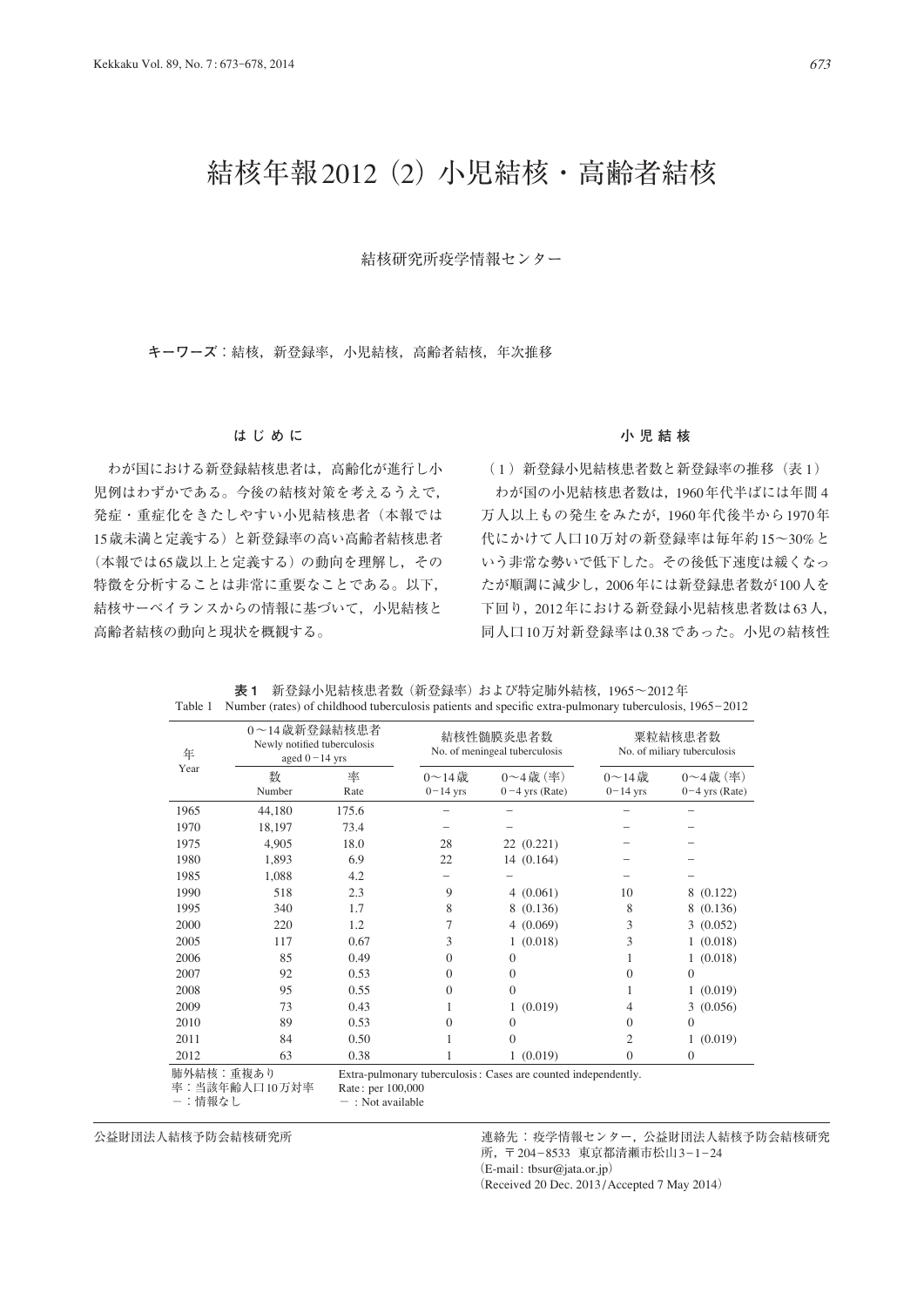髄膜炎は,2012年は 1 人で,2006年以降年間 0 または 1 人で推移している。粟粒結核は,2000年以降 4 人を下回 っており、2012年にはみられなかった。近年の新登録小 児結核患者数,同人口10万対新登録者数は順調に低下 しており,粟粒結核や結核性髄膜炎などの重症結核新登 録者数も低値を保っている。

(2) 年齢分布の動向と発見方法(図1,表2)

 図 1 に,1962年から2012年にかけての,年齢階層別 小児結核登録率の推移を示す。どの年齢階層も減少傾向 にあり,2012年の患者数の内訳は,0~4 歳30人(47.6 %), 5~9歳12人 (19.0%), 10~14歳21人 (33.3%)と, 小児結核患者において 0~4 歳の結核患者が占める割合 が依然最も高い。

 表 2 は,2012年の年齢別発見方法別小児結核患者数で ある。小児結核の発見方法では,学校健診による発見は 1 人だけで,家族接触者健診によるものが32人(50.8%)

と最も多く,次いで医療機関による発見22人(34.9%) であった。近年,小児結核症例の多くが,家族接触者健 診と医療機関によって発見されている1)~4)。

(3) BCG接種状況 (表 3)

 表 3 に小児結核患者の BCG接種状況を示す。比較の ために小児の潜在性結核感染症(LTBI)治療対象者に ついても併記した。2012年の接種歴不明〔結核患者18 人(28.6%),LTBI 228人(25.5%)〕を除く BCG接種割合 は,全小児結核患者で80.0%であり,0 歳児71.4%,0~ 4 歳92.3%,5~9 歳71.4%,10~14歳58.3%,LTBI治 療 対象者では90.0%であった。6 カ月未満児を除いた 5 歳 未満小児の BCG接種率は,結核患者,LTBI患者ともに 各年齢層で90%以上である。厚生労働省発表の BCG実 施率も,2005年以降90%以上を保っている5)。



**図 1** 小児結核登録率の推移,人口10万対,1962~2012年 Fig. 1 Trend of childhood tuberculosis notification rates, per  $100,000$  population,  $1962-2012$ 

|                                         |   |   |   |   | 年齢 | (歳) |                        | Age (yrs) |                          |                 |    |                | 計     |
|-----------------------------------------|---|---|---|---|----|-----|------------------------|-----------|--------------------------|-----------------|----|----------------|-------|
|                                         |   |   |   | 4 |    | 6   | 8                      | 9         | 10                       | $\overline{12}$ | 13 | 14             | Total |
| 学校健診<br>School mass-investigation       |   |   |   |   |    |     |                        |           |                          |                 |    |                |       |
| 家族接触者健診<br>Family contact investigation |   |   |   |   |    |     |                        |           | $\overline{\phantom{0}}$ |                 |    |                | 32    |
| 他接触者健診<br>Other contact investigation   |   |   |   |   |    |     |                        |           |                          |                 |    |                |       |
| 医療機関<br>At clinics/hospitals (symptoms) |   |   |   |   |    |     | $\qquad \qquad \qquad$ |           |                          |                 |    | $\overline{4}$ | 22    |
| その他<br>Others                           |   |   |   |   |    |     |                        |           |                          |                 |    |                |       |
| 計<br>Total                              | 8 | h | h |   |    |     |                        | 4         |                          |                 |    |                | 63    |

**表 2** 年齢別発見方法別新登録小児結核患者数,2012年 Table 2 Number of newly notified childhood tuberculosis patients by age and mode of detection, 2012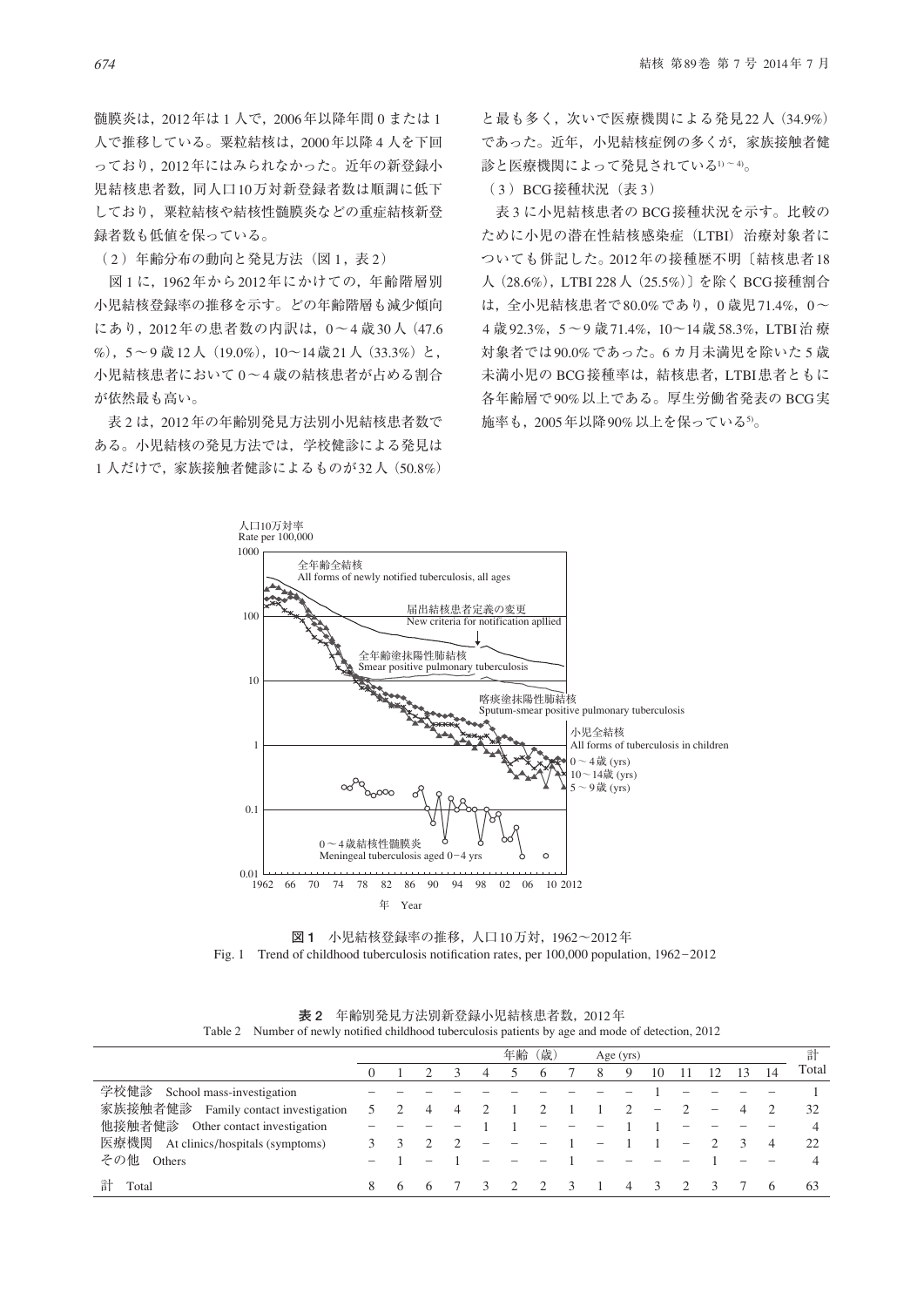## **高齢者結核**

( 1 )人口10万対高齢者結核患者新登録者数・高齢者 結核患者新登録数・高齢者結核患者割合の年次推移(図  $2 \cdot 2 \cdot 3 \cdot 2 \cdot 4$ 

 人口10万対高齢者結核患者新登録者数は,1999年以 降85歳以上の年齢階層が一貫して最も高く,この年齢 階層における2007年以降の年次推移はほとんど横ばい である。近年の80~84歳の年齢階層における結核新登 録率減少速度は,65~79歳のそれよりも鈍く,高齢者の 中でもより高齢の年齢階層における新登録率と,より若 年の年齢階層における新登録率との差が拡大している (図 2)。

 高齢者結核患者数の年次推移をみると,1999年まで 2 万人前後であった高齢者結核患者登録総数は,2000年か ら2006年にかけて急速に減少した後,2007年(14,089

**表 3** 新登録小児結核患者および潜在性結核感染症の治療者における年齢別 BCG接種率,2012年 Table 3 Proportion of BCG vaccinated cases among newly notified childhood tuberculosis patients and LTBI cases, 2012

|                                            |                     | 年齢<br>Age in years<br>$0 - 4$ |                |                |                |                |          |          |                |       | $5 - 9$ | $10 - 14$     |       |
|--------------------------------------------|---------------------|-------------------------------|----------------|----------------|----------------|----------------|----------|----------|----------------|-------|---------|---------------|-------|
|                                            | 月齢<br>Age in months |                               |                |                | $\theta$       |                |          | 3        | 4              | 計     |         |               | 計     |
|                                            | $0 - 2$             | $3 - 5$                       | $6 - 8$        | $9 - 11$       | 計<br>Total     |                |          |          |                | Total |         |               | Total |
| 結核患者数<br>Tuberculosis cases                |                     | 3                             | $\overline{c}$ | $\overline{c}$ | 8              | 6              | 6        |          | 3              | 30    | 12      | 21            | 63    |
| BCG接種者<br><b>BCG</b> vaccinated            | $\Omega$            |                               | $\mathcal{D}$  | $\overline{2}$ | 5              | 5              | 6        | 6        | 2              | 24    | 5       | $\mathcal{I}$ | 36    |
| <b>BCG未接種</b><br><b>BCG</b> not vaccinated |                     |                               | $\Omega$       | $\theta$       | $\overline{2}$ | $\Omega$       | $\Omega$ | $\Omega$ | $\theta$       | 2     | 2       | 5             | 9     |
| BCG不明<br><b>BCG</b> unknown                | $\Omega$            |                               | $\Omega$       | $\Omega$       |                |                | $\Omega$ |          |                | 4     | 5       | 9             | 18    |
| ( %)<br>BCG接種<br>BCG vaccinated $(\% )$    | 0.0                 | 50.0                          | 100.0          | 100.0          | 71.4           | 100.0          | 100.0    | 100.0    | 100.0          | 92.3  | 71.4    | 58.3          | 80.0  |
| 潜在性結核感染症<br><b>LTBI</b>                    | 34                  | 78                            | 36             | 30             | 178            | 94             | 77       | 86       | 64             | 499   | 219     | 77            | 895   |
| BCG接種者<br><b>BCG</b> vaccinated            | 5                   | 42                            | 28             | 21             | 96             | 75             | 60       | 68       | 48             | 347   | 154     | 99            | 600   |
| BCG未接種<br><b>BCG</b> not vaccinated        | 24                  | 23                            | $\overline{2}$ | $\Omega$       | 49             | $\overline{2}$ | $\Omega$ | $\Omega$ | $\overline{c}$ | 53    | 8       | 6             | 67    |
| BCG不明<br><b>BCG</b> unknown                | 5                   | 13                            | 6              | 9              | 33             |                | 17       | 18       | 14             | 99    | 57      | 72            | 228   |
| $\%$<br>BCG接種<br>BCG vaccinated $(\% )$    | 17.2                | 64.6                          | 93.3           | 100.0          | 66.2           | 97.4           | 100.0    | 100.0    | 96.0           | 86.8  | 95.1    | 94.3          | 90.0  |

LTBI: Latent Tuberculosis Infection

(%):接種歴不明を除いた中での BCG接種率 (%) Proportion of BCG vaccinated cases among all TB/LTBI cases excluding BCG unknown





Fig. 2 Annual trend of elderly tuberculosis notification rates per 100,000 population by age group, all forms, 1987\_2012

#### 注:1998年以降届出結核患者定義の変更

Note: New criteria for tuberculosis notification have been applied since 1998.



#### **図3** 高齢者結核新登録患者数の年次推移,年齢階層別,1987  $\sim$ 2012年

Fig. 3 Annual trend of the number of newly notified elderly tuberculosis patients by age group, 1987\_2012

#### 注:1998年以降届出結核患者定義の変更

Note: New criteria for tuberculosis notification have been applied since 1998.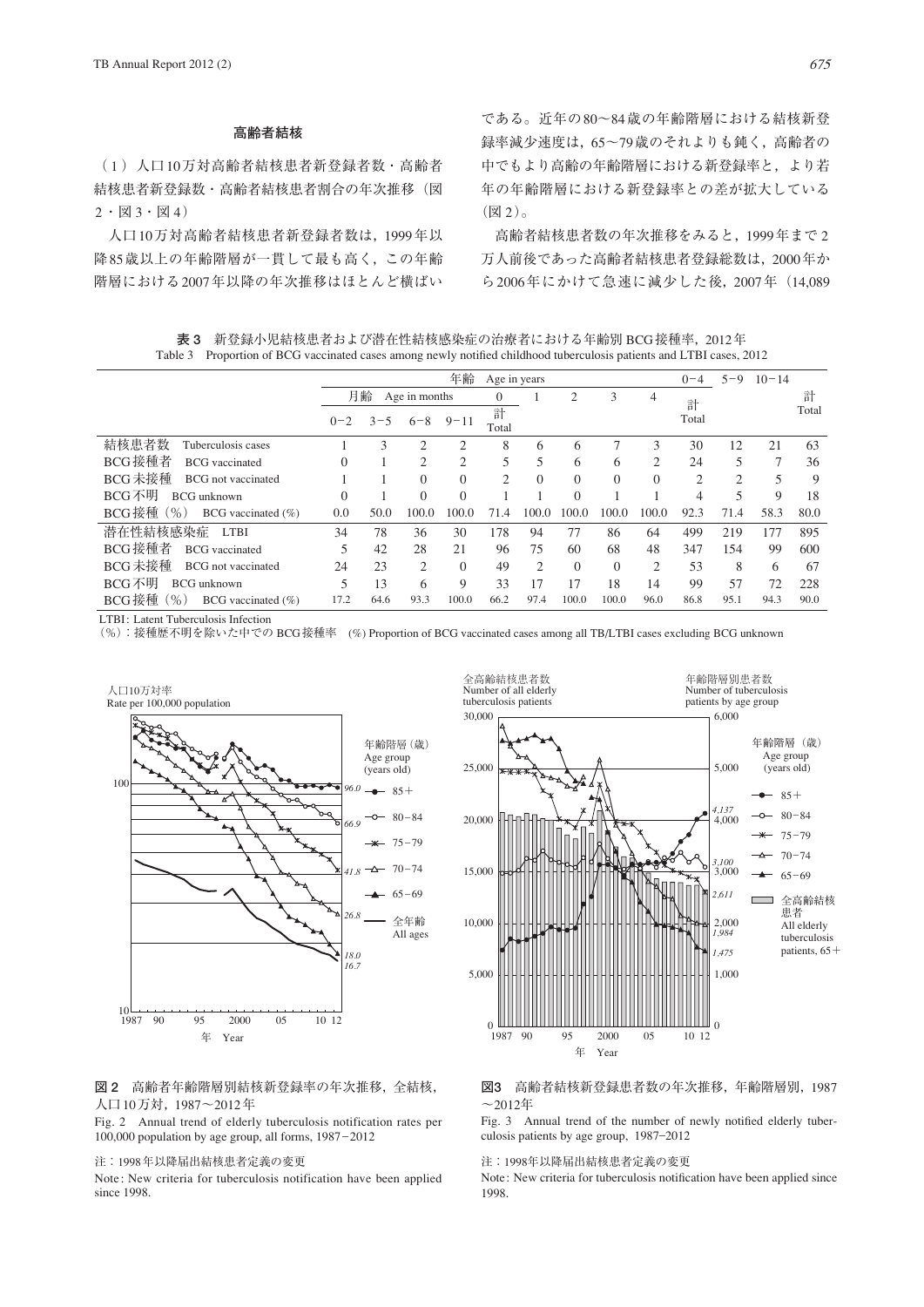人)から2011年(13,756人)にかけてほとんど横ばいで あったが,2012年(13,307人)は前年に比較して3.3%減 少した。80~84歳の年齢階層における結核患者数は, 2000年以降3,200人前後を推移して,2012年も3,100人 と横ばい状態であった。一方,85歳以上では1999年ま で上昇した後,2000年(3,148人)から2007年(3,181人) まで横ばいであった後,2008年3,359人,2010年3,725 人,2012年4,137人と再び上昇傾向を示している(図 3)。

 新登録結核患者数内における高齢者結核患者が占める 割合は一貫して増加しており,2012年に登録された全結 核患者のうち62.5%が高齢者であった。80歳以上のより 高齢の年齢階層が占める割合は近年増大しており,2012 年の80~84歳と85歳以上の各年齢階層が全結核患者に 占める割合はそれぞれ14.6%,19.4%,合計34.0%となっ ている(図 4)。

(2) 性・年齢階層別高齢者結核患者の特徴(表4)

|                                                                                                                                              |        |                |                | 年齢階層              | (歳)            | Age group (years old) |              |               |
|----------------------------------------------------------------------------------------------------------------------------------------------|--------|----------------|----------------|-------------------|----------------|-----------------------|--------------|---------------|
|                                                                                                                                              |        |                | 全年齢            | 青壮年者<br>Youth and |                | 高齢者 the elderly       |              |               |
|                                                                                                                                              |        |                | All ages       | manhood           |                |                       |              |               |
|                                                                                                                                              |        |                |                | $15 - 64$         | all $65+$      | $65 - 74$             | $75 - 84$    | $85+$         |
| 新登録全結核患者数<br>(n)                                                                                                                             | 計      | Total          | 21,283         | 7,913             | 13,307         | 3,459                 | 5,711        | 4,137         |
| Number of newly notified tuberculosis patients, all forms (n)                                                                                | 男      | Male           | 12,988         | 4,986             | 7,968          | 2,329                 | 3,465        | 2,174         |
|                                                                                                                                              | 女      | Female         | 8,295          | 2,927             | 5,339          | 1,130                 | 2,246        | 1,963         |
| 全結核患者登録率(人口10万対)                                                                                                                             | 計      | Total          | 16.7           | 9.9               | 43.2           | 22.2                  | 52.5         | 96.0          |
| Tuberculosis notification rate, all forms, per 100,000 population                                                                            | 男<br>女 | Male<br>Female | 20.9<br>12.7   | 12.3<br>7.4       | 60.5<br>30.3   | 31.6<br>13.7          | 75.9<br>35.5 | 176.0<br>63.9 |
| 新登録患者中, 肺外結核患者数 (n)                                                                                                                          | 計      | Total          |                |                   |                | 850                   |              | 974           |
| Number of newly notified extra-pulmonary tuberculosis patients (n)                                                                           | 男      | Male           | 4,851<br>2,480 | 1,497<br>791      | 3,337<br>1,681 | 437                   | 1,513<br>787 | 457           |
|                                                                                                                                              | 女      | Female         | 2,371          | 706               | 1,656          | 413                   | 726          | 517           |
| 新登録全結核患者中, 肺外結核患者割合 (%)                                                                                                                      | 計      | Total          | 22.8           | 18.9              | 25.1           | 24.6                  | 26.5         | 23.5          |
| Proportion of extra-pulmonary tuberculosis patients among newly notified                                                                     | 男      | Male           | 19.1           | 15.9              | 21.1           | 18.8                  | 22.7         | 21.0          |
| tuberculosis patients $(\%)$                                                                                                                 | 女      | Female         | 28.6           | 24.1              | 31.0           | 36.5                  | 32.3         | 26.3          |
| 新登録全結核患者中, 肺結核患者数 (n)                                                                                                                        | 計      | Total          | 16,432         | 6,416             | 9,970          | 2,609                 | 4,198        | 3,163         |
| Number of newly notified pulmonary tuberculosis patients (n)                                                                                 | 男      | Male           | 10,508         | 4,195             | 6,287          | 1,892                 | 2,678        | 1,717         |
|                                                                                                                                              | 女      | Female         | 5,924          | 2,221             | 3,683          | 717                   | 1,520        | 1,446         |
| 新登録全結核患者中, 肺結核患者割合 (%)                                                                                                                       | 計      | Total          | 77.2           | 81.1              | 74.9           | 75.4                  | 73.5         | 76.5          |
| Proportion of pulmonary tuberculosis patients among newly notified                                                                           | 男      | Male           | 80.9           | 84.1              | 78.9           | 81.2                  | 77.3         | 79.0          |
| tuberculosis patients $(\%)$                                                                                                                 | 女      | Female         | 71.4           | 75.9              | 69.0           | 63.5                  | 67.7         | 73.7          |
| 肺結核患者中, 菌陽性者割合 (%)                                                                                                                           | 計      | Total          | 84.7           | 76.4              | 90.4           | 86.2                  | 90.4         | 93.9          |
| Proportion of bacteriologically positive tuberculosis patients among all                                                                     | 男      | Male           | 85.6           | 79.2              | 90.2           | 86.9                  | 90.8         | 93.1          |
| pulmonary tuberculosis patients (%)                                                                                                          | 女      | Female         | 83.2           | 71.1              | 90.7           | 84.2                  | 89.8         | 94.8          |
| 肺結核患者中, 喀痰塗抹陽性者割合 (%)                                                                                                                        | 計      | Total          | 50.1           | 41.3              | 56.0           | 50.8                  | 56.2         | 59.9          |
| Proportion of sputum-smear positive pulmonary tuberculosis patients                                                                          | 男      | Male           | 51.8           | 45.2              | 56.3           | 53.2                  | 56.9         | 59.0          |
| among all pulmonary tuberculosis patients $(\%)$                                                                                             | 女      | Female         | 47.2           | 33.9              | 55.3           | 44.6                  | 55.0         | 61.0          |
| 肺結核患者中, 有空洞割合 (%)                                                                                                                            | 計      | Total          | 32.1           | 35.4              | 30.1           | 35.2                  | 29.8         | 26.4          |
| Proportion of cavitary pulmonary tuberculosis patients among all                                                                             | 男      | Male           | 35.8           | 39.8              | 33.2           | 39.1                  | 32.2         | 28.4          |
| pulmonary tuberculosis patients $(\%)$                                                                                                       | 女      | Female         | 25.7           | 27.1              | 24.8           | 25.0                  | 25.7         | 23.9          |
| 肺結核患者中, 広汎空洞型割合 (%)                                                                                                                          | 計      | Total          | 1.8            | 2.5               | 1.4            | 2.0                   | 1.1          | 1.3           |
| Proportion of far-advanced cavitary pulmonary tuberculosis patients                                                                          | 男      | Male           | 2.1            | 3.1               | 1.5            | 1.9                   | 1.1          | 1.6           |
| among all pulmonary tuberculosis patients $(\%)$                                                                                             | 女      | Female         | 1.4            | 1.4               | 1.3            | 2.1                   | 1.2          | 1.0           |
| 肺結核患者中, 有症状割合 (%)                                                                                                                            | 計      | Total          | 74.2           | 64.4              | 80.7           | 73.2                  | 80.6         | 86.8          |
| Proportion of symptomatic pulmonary tuberculosis patients upon                                                                               | 男      | Male           | 74.5           | 65.9              | 80.4           | 73.9                  | 80.8         | 86.8          |
| diagnosis among all pulmonary tuberculosis $(\%)$                                                                                            | 女      | Female         | 73.8           | 61.8              | 81.2           | 71.5                  | 80.3         | 86.9          |
| 有症状肺結核患者中, 呼吸器以外の症状のみ割合 (%)                                                                                                                  | 計<br>男 | Total<br>Male  | 22.5<br>20.5   | 17.1              | 25.3           | 22.9                  | 24.8         | 27.6          |
| Proportion of pulmonary tuberculosis patients with only symptoms other<br>than respiratory symptoms among symptomatic pulmonary tuberculosis | 女      | Female         | 26.1           | 17.0<br>17.5      | 22.5<br>30.0   | 21.0<br>28.1          | 22.3<br>29.3 | 24.3<br>31.6  |
| patients $(\% )$                                                                                                                             |        |                |                |                   |                |                       |              |               |
| 有症状肺結核中, 受診の遅れ2カ月以上 (%)*                                                                                                                     | 計      | Total          | 18.7           | 26.7              | 14.5           | 18.3                  | 14.8         | 11.3          |
| Proportion of patient delay of two months or more among symptomatic                                                                          | 男      | Male           | 19.2           | 27.2              | 14.6           | 18.5                  | 14.4         | 11.1          |
| pulmonary tuberculosis patients (%)*                                                                                                         | 女      | Female         | 18.0           | 25.6              | 14.3           | 17.9                  | 15.6         | 11.6          |
| 有症状肺結核患者中,診断の遅れ1カ月以上割合 (%)*                                                                                                                  | 計      | Total          | 22.0           | 20.2              | 22.9           | 23.4                  | 24.3         | 20.8          |
| Proportion of doctor delay of one month or more among symptomatic                                                                            | 男      | Male           | 21.4           | 18.4              | 23.1           | 23.0                  | 24.3         | 21.4          |
| pulmonary tuberculosis patients $(\%)^*$                                                                                                     | 女      | Female         | 23.0           | 23.8              | 22.6           | 24.6                  | 24.3         | 20.0          |
| 有症状肺結核中,発見の遅れ 3 カ月以上(%)*                                                                                                                     | 計      | Total          | 19.6           | 26.1              | 16.1           | 21.3                  | 16.7         | 11.7          |
| Proportion of total delay of three months or more among symptomatic                                                                          | 男      | Male           | 19.7           | 25.5              | 16.4           | 21.1                  | 16.2         | 11.9          |
| pulmonary tuberculosis patients $(\%)^*$                                                                                                     | 女      | Female         | 19.5           | 27.2              | 15.8           | 21.6                  | 17.7         | 11.4          |
| 新登録全結核患者中, 他疾患通院中の発見割合 (%)                                                                                                                   | 計      | Total          | 10.9           | 6.6               | 13.5           | 15.4                  | 15.1         | 9.5           |
| Proportion of tuberculosis patients detected as out-patient for other                                                                        | 男      | Male           | 11.4           | 6.6               | 14.5           | 14.8                  | 16.1         | 11.6          |
| diseases among newly notified tuberculosis patients $(\% )$                                                                                  | 女      | Female         | 10.0           | 6.5               | 11.9           | 16.7                  | 13.6         | 7.3           |
| 新登録患者中, 他疾患入院中の発見割合 (%)                                                                                                                      | 計      | Total          | 13.8           | 4.8               | 19.2           | 14.5                  | 19.6         | 22.7          |
| Proportion of tuberculosis patients detected as in-patient for other                                                                         | 男      | Male           | 13.7           | 5.6               | 18.8           | 14.7                  | 19.6         | 21.9          |
| diseases among newly notified tuberculosis patients $(\% )$                                                                                  | 女      | Female         | 14.0           | 3.5               | 19.8           | 13.9                  | 19.5         | 23.6          |

**表 4** 新登録結核患者の性・年齢階層別疫学指標の比較,2012年 Table 4 Comparison of epidemiological indicators of newly notified tuberculosis patients by sex and age group, 2012

対象:\*遅れ期間不明の患者を除く Subjects : \*Excluding the patients of unknown delays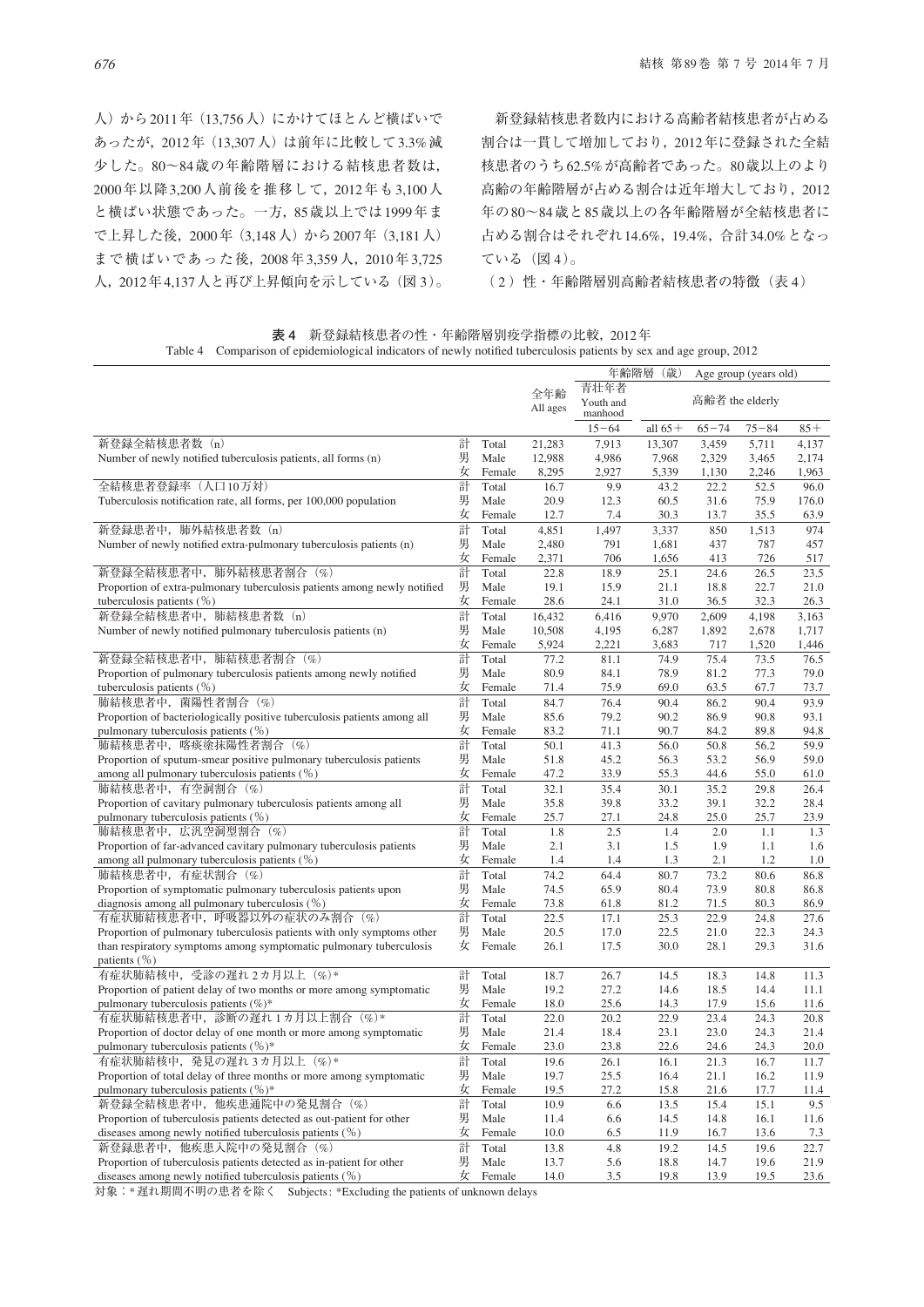

**図 4** 新登録結核患者内の高齢者結核患者が占める割合 の年齢階層別年次推移,1987~2012年



2012年の全結核新登録率(人口10万対)男女比は,15 ~64歳(青壮年者)では1.7,65歳以上の高齢者全体で 1.5,65~74歳2.1,75~84歳1.5,85歳以上1.1で,85歳 未満の年齢層において男女比が高い傾向があった。高齢 者肺結核患者のうち診断時に菌が確認された割合は、よ り高齢者ほど高い傾向が認められ,65~74歳で86.2%, 75~84歳で90.4%,85歳以上では93.9%となっている。 診断時喀痰塗抹陽性割合も,加齢とともに増加してい た。一方,高齢の肺結核患者における有空洞割合は、加 齢とともに減少していた。発見時に何らかの症状が認め られた肺結核患者の割合(肺結核患者中,有症状割合) は,青壮年層肺結核患者では64.4%であったが,高齢者 では加齢とともに上昇し85歳以上では86.8%であった。 肺結核患者における有症状発見者中で,「呼吸器以外の 症状のみ」という患者の割合は,青壮年層では17.1%で あったのに対し,65~74歳では22.9%,75~84歳では 24.8%,85歳以上では27.6%と,年齢層が上がると高く なる傾向にあった。有症状肺結核患者で,受診の遅れ(2 カ月以上)と診断の遅れ(1カ月以上)の各割合を比較 すると,昨年同様に,高齢者では青壮年層に比べて受診 の遅れを示す割合が低く(14.5%対26.7%),診断の遅れ を示す割合が高い傾向(22.9%対20.2%)がみられた。高 齢者結核患者では他疾患通院中発見割合,他疾患入院中 発見割合ともに青壮年者に比べて高かった(他疾患通院 中発見割合:13.5%対6.6%,他疾患入院中発見割合: 19.2%対4.8%)。

### (3) 高齢者結核患者における死亡(図 5)

2011年に登録された65歳以上の高齢者結核患者全体 で,治療開始時(治療なしの場合は診断時)から 1 年 (365日)以内に死亡した者の割合は31.3%(結核死10.0 %,非結核死21.3%)と,前年同28.5%(結核死9.4%,非



**図 5** 2011年新登録結核患者の年齢階層別,死因別,死亡 までの期間別死亡割合

Fig. 5 Proportion of death among newly notified tuberculosis patients in 2011 by age group, cause of death and duration till death \*登録除外理由が死亡となっていても,死亡までの期間が不 明の者は分子から除外。

結核死19.1%)と比較して,増加傾向にあった。3 カ月 (90日)以内における死亡割合も前年〔16.3%(結核死7.6 %,非結核死8.7%)〕と比較して増加傾向にあり,18.4% (結核死8.1%,非結核死10.3%)であり,高齢者における 治療開始後 1 年以内における死亡の半数以上は治療開始 後 3 カ月以内に起こっていた。治療開始後 3 カ月以内の 死亡割合は,高齢者内でも加齢とともに急速に増大し, 65~69歳で8.1%,70~74歳で11.7%,75~79歳で13.5%, 80~84歳で20.2%,85~89歳で25.5%,90歳以上では31.9 %となっていた。

#### **おわりに**

2006年以降小児結核新登録患者数は100人を下回り, 2012年は63人,新登録率が人口10万対0.38とさらに低 下し,重症結核の発生数もわずかである。小児結核患者 の多くが,家族接触者健診または医療機関で発見されて おり,発病・重症化のリスクが高い乳幼児を接触者健診, 医療機関で見逃さないことが重要である。

 高齢者結核患者数は,2000年以降2006年まで急速に 減少したが, 2007年から2011年まで構ばいとなり, 2012 年は再び減少傾向に転じている。しかし、85歳以上では 2000年以降に横ばい状態となり,近年になり再び上昇傾 向を示しており,2012年も前年と比較して上昇傾向を認 めた。新登録結核患者数内における高齢者結核患者が占 める割合は一貫して増加しており,2012年に登録された 全結核患者のうち62.5%が高齢者で,34.0%が80歳以上 の高齢者となっている。高齢者は,「呼吸器以外の症状 のみ」という患者割合が高く,診断の遅れを示す割合が 高い傾向がみられ,高齢者と接する医療従事者において